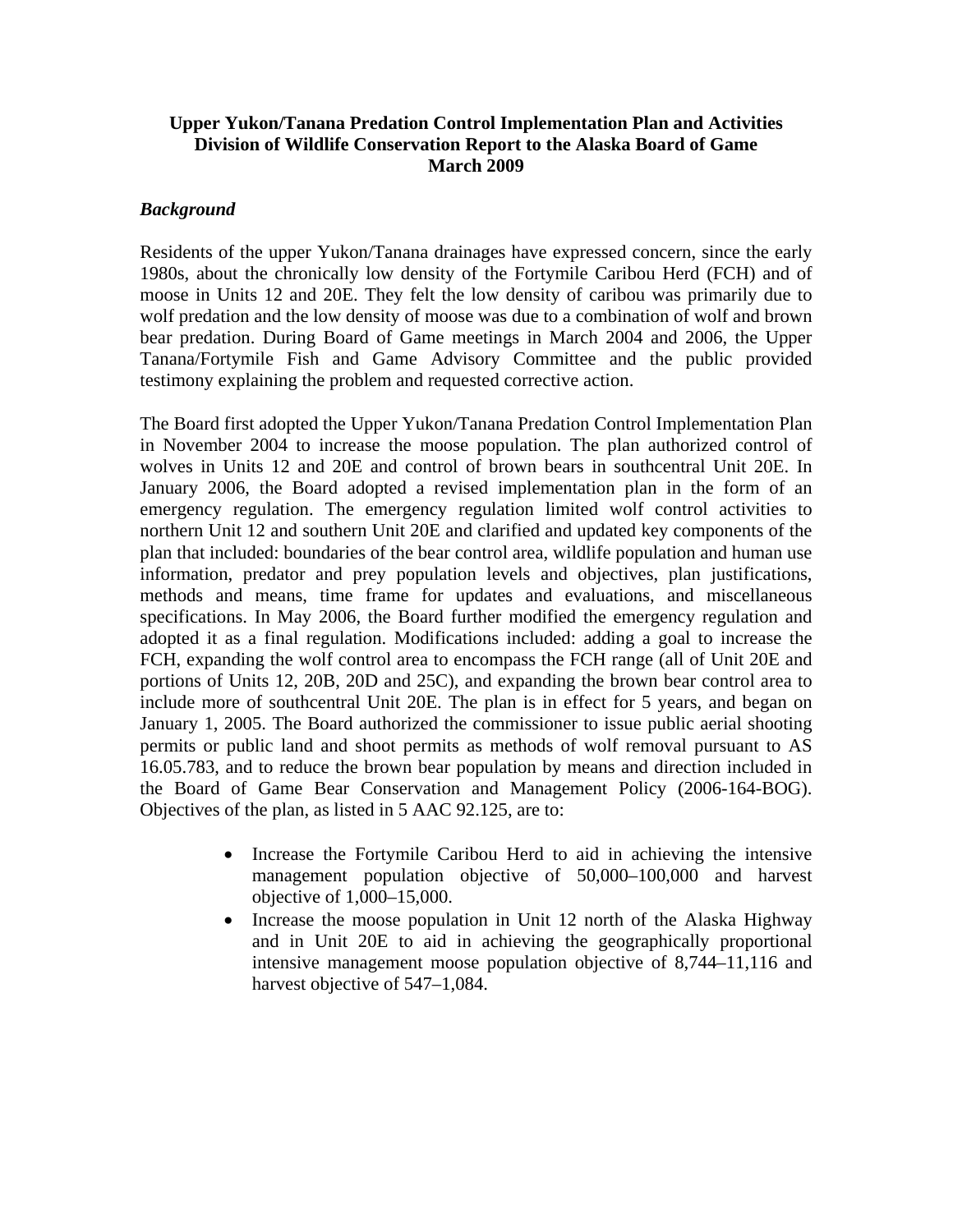# *Plan Implementation Activities*

## 2007–2008 CONTROL PROGRAM

We conducted control activities during regulatory year (RY) 2007 under authority of the wolf and brown bear control program adopted by the Board in November 2004 and modified in January 2006 (regulatory year begins on July 1 and ends June 30, e.g., RY06  $=$  July 1, 2006–June 30, 2007).

*Wolf Control.* We conducted wolf control activities in: that portion of Unit 12 north of the Alaska Highway; that portion of Unit 20D within the Goodpaster River drainage upstream from and including the South Fork Goodpaster River drainage, and within the Healy River, and the Billy and Sand creek drainages; that portion of Unit 20B within the Salcha River drainage upstream from and including the Goose Creek drainage, and within the Middle Fork of the Chena River drainage; all of Unit 20E; and that portion of Unit 25C within the Birch Creek drainage upstream from the Steese Highway bridge, and within the area draining into the south and west bank of the Yukon River upstream from the community of Circle. We received 73 applications for public wolf control permits and issued 51 permits (24 pilots, 27 gunners). The control program was in effect during October 10, 2007–April 30, 2008. Permittees were allowed to take wolves using aerial shooting or land and shoot methods. They took 27 wolves, and an additional 70 wolves were taken by hunters and trappers (Table 1). We were unable to reduce the population to 88–103 wolves, as specified in the predator control implementation plan adopted by the Board in May 2006.

| Hunting and             | Wolf                | Total                     |
|-------------------------|---------------------|---------------------------|
| <b>Trapping Harvest</b> | <b>Control Take</b> | Kill                      |
| 50                      |                     | 50                        |
| 65                      |                     | 65                        |
| 56                      |                     | 56                        |
| 75                      | 58                  | 133                       |
| 69                      | 17                  | 86                        |
| 80                      | 23                  | 103                       |
| 70                      | 27                  | 97                        |
|                         |                     | $1.104$ , $1.101$ $1.101$ |

Table 1. Wolf harvest and wolf control take in the Upper Yukon/Tanana Predator Control  $Area$ , RY $01-RY07$ 

<sup>a</sup> Control area expanded to include all of the FCH range in Alaska.

*Brown Bear Control.* We conducted brown bear control activities in that portion of Unit 20E within the South Fork Fortymile River drainage upstream from and including the Butte Creek drainage, the Middle Fork Fortymile River drainage upstream from but not including the Joseph Creek drainage, and the Sixtymile and North Ladue river drainages. We issued 36 control permits to the public, and registered 13 brown bear bait sites. The control program was in effect during August 1, 2007–June 30, 2008. Requirements and restrictions for the take of brown bears included in the Alaska Hunting Regulations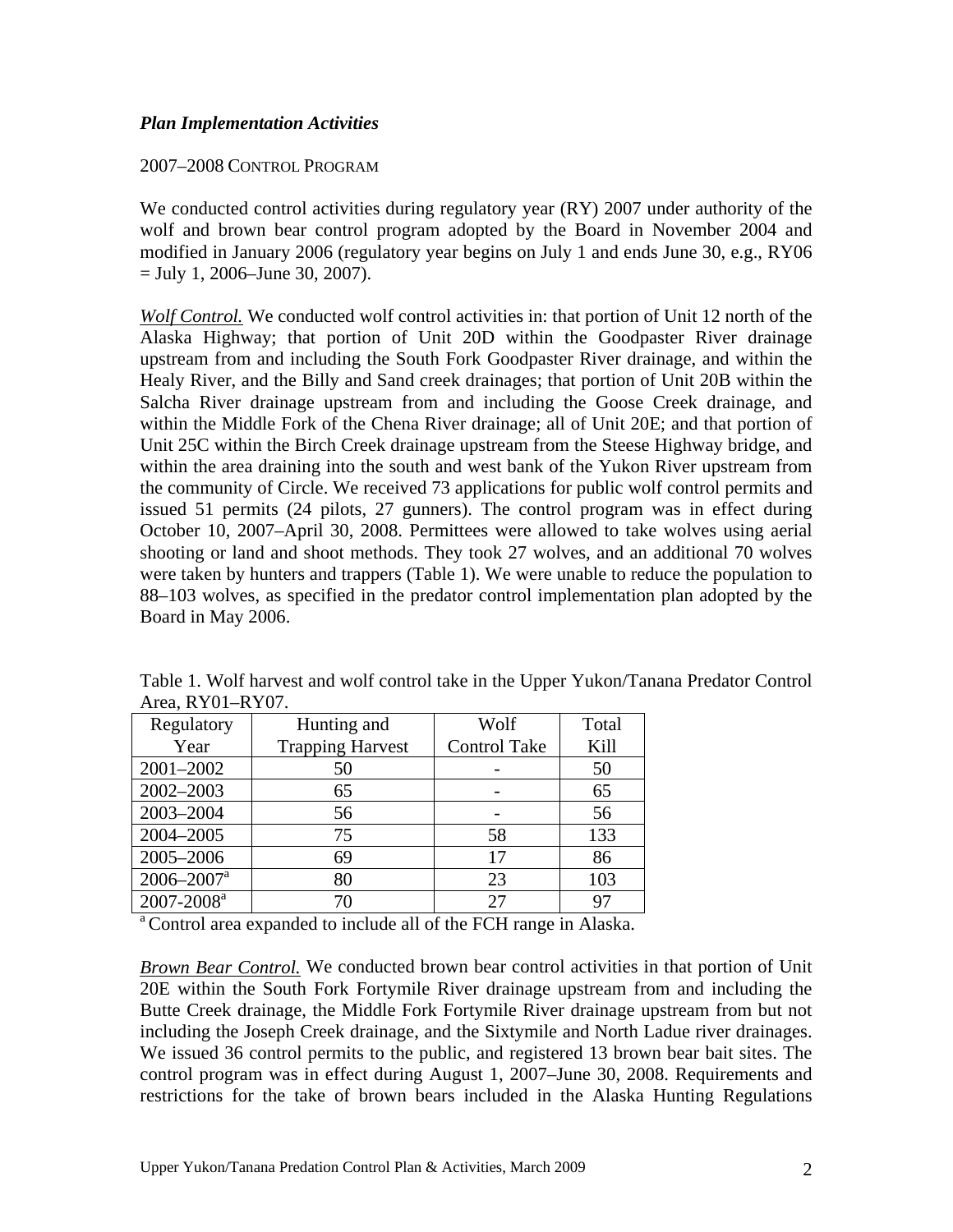applied to the permittees, except that permittees did not have an individual kill limit, they had the option to bait brown bears and take brown bears same-day-airborne at bait stations if the bait stations were registered with our Tok office. Permittees took 6 brown bears, and an additional 5 bears were taken by hunters (Table 2). Four bears were taken at bait sites. We were unable to reduce the population to 68 bears, as specified in the predator control implementation plan adopted by the Board in May 2006.

| Predator Control Area, RY01-RY07. |                |                     |       |  |
|-----------------------------------|----------------|---------------------|-------|--|
| Regulatory                        |                | Brown Bear          | Total |  |
| Year                              | <b>Hunting</b> | <b>Control Take</b> | Kill  |  |
| 2001-2002                         |                |                     |       |  |
| 2002-2003                         |                |                     |       |  |
| 2003-2004                         |                |                     |       |  |

2004–2005 8 2 10 2005–2006 7 3 10  $2006-2007^a$  2 1 3

Table 2. Brown bear harvest and brown bear control take in the Upper Yukon/Tanana

 $\frac{2007-2008^a}{a^a}$   $\frac{5}{a^a}$   $\frac{6}{a^b}$   $\frac{11}{b^a}$ <br>Control area expanded to include a larger portion of southcentral Unit 20E.

#### 2008–2009 CONTROL PROGRAM

We are conducting control activities during RY08 under authority of the wolf and brown bear control program adopted by the Board in May 2006.

*Wolf Control.* We are conducting wolf control activities in: that portion of Unit 12 north of the Alaska Highway; that portion of Unit 20D within the Goodpaster River drainage upstream from and including the South Fork Goodpaster River drainage, and within the Healy River, and the Billy and Sand creek drainages; that portion of Unit 20B within the Salcha River drainage upstream from and including the Goose Creek drainage, and within the Middle Fork of the Chena River drainage; all of Unit 20E; and that portion of Unit 25C within the Birch Creek drainage upstream from the Steese Highway bridge, and within the area draining into the south and west bank of the Yukon River upstream from the community of Circle. We received 73 applications for public wolf control permits and issued 52 permits (24 pilots, 28 gunners). The control program will be in effect during October 6, 2008–April 30, 2009 or until the wolf population is reduced to the control objective of 88–103 specified in the predator control implementation plan adopted by the Board in May 2006. We estimate that 290–328 wolves will need to be taken to reach the upper end of the control objective. To date, 24 wolves have been taken by control permittees.

*Brown Bear Control.* We are conducting brown bear control activities in that portion of Unit 20E within the South Fork Fortymile River drainage upstream from and including the Butte Creek drainage, the Middle Fork Fortymile River drainage upstream from but not including the Joseph Creek drainage, and the Sixtymile and North Ladue river drainages. To date, we have issued 30 control permits to the public, and registered 6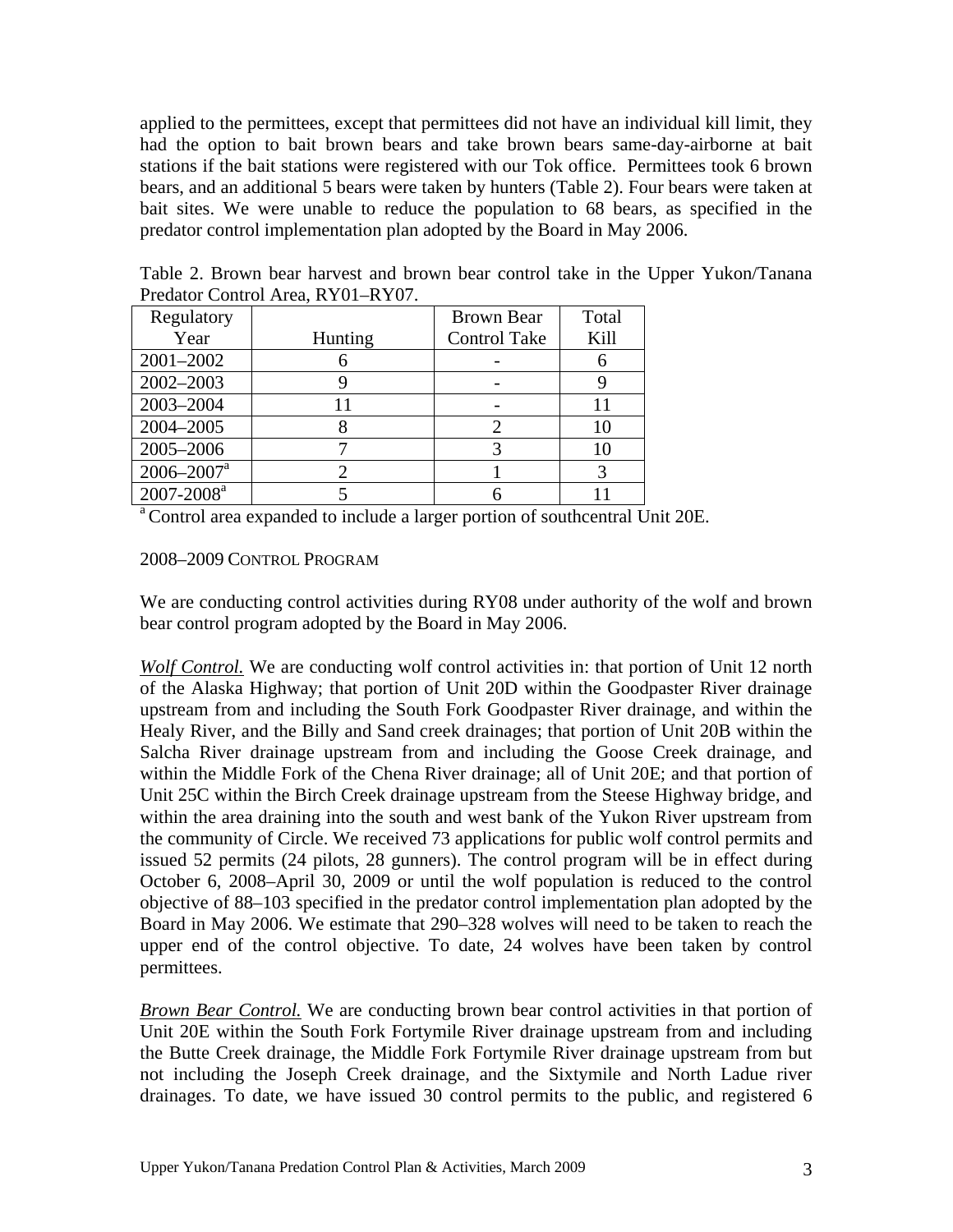brown bear bait sites. The control program will be in effect during July 1, 2008–June 30, 2009 or until the brown bear population is reduced to the control objective of 68 bears specified in the predator control implementation plan adopted by the Board in May 2006. Requirements and restrictions for the take of brown bears included in the Alaska Hunting Regulations apply to the permittees, except that permittees do not have an individual kill limit, they may bait brown bears and take brown bears same-day-airborne at bait stations if the bait stations are registered with our Tok office. In addition, hunting regulations allowed both permittees and unpermitted hunters to sell the raw hide and skull of brown bears taken in the brown bear control area if they obtain a department sale tag and permit.

We estimate that  $43-121$  brown bears will need to be taken to reach the control objective. To date, no bears have been taken by permittees in RY08. An additional 5 brown bears have been taken by hunters.

# *Status of Prey and Predator Populations*

## CARIBOU POPULATION

*Population Composition.* Fall surveys indicated there were an estimated 37 and 33 calves per 100 cows in 2007 and 2008 respectively. Calves per 100 cows averaged 27 during the prior 5 years (fall, 2002–2006).

*Population Size.* Based on modeling results, the May 2008 herd size was estimated at 40,000–42,000 caribou. The last successful photo census was completed on the herd in July of 2007, with 38,364 caribou counted. This was the only photo census that has been completed since 2003, when 43,375 caribou were counted. The 2008 photo census attempt was unsuccessful, due to inadequate weather conditions. Another photo census is planned for June 2009. The May 2009 herd size is expected to show an increase over 2008, assuming normal to below normal late-winter mortality. Herd size is well below the intensive management objective of 50,000–100,000.

*Harvest.* Harvest is guided by the FCH Harvest Plan (2006–2012), which was developed by a coalition of fish and game advisory committees and the Eastern Interior Regional Subsistence Advisory Council in cooperation with Yukon First Nations, the Yukon government, US Bureau of Land Management and the Alaska Department of Fish and Game. The plan calls for continuing the present registration permit system with a conservative harvest rate of 2% or 850 animals to facilitate herd growth.

Average annual harvest during RY02–RY06 was 820. Harvest during RY07 and RY08 was 1,011 and 893 respectively. Based on our current population estimate and using guidelines in the FCH Harvest Plan, the harvest quota for RY09 will be approximately 850 caribou. Harvest is below the intensive management objective of 1,000–15,000 caribou.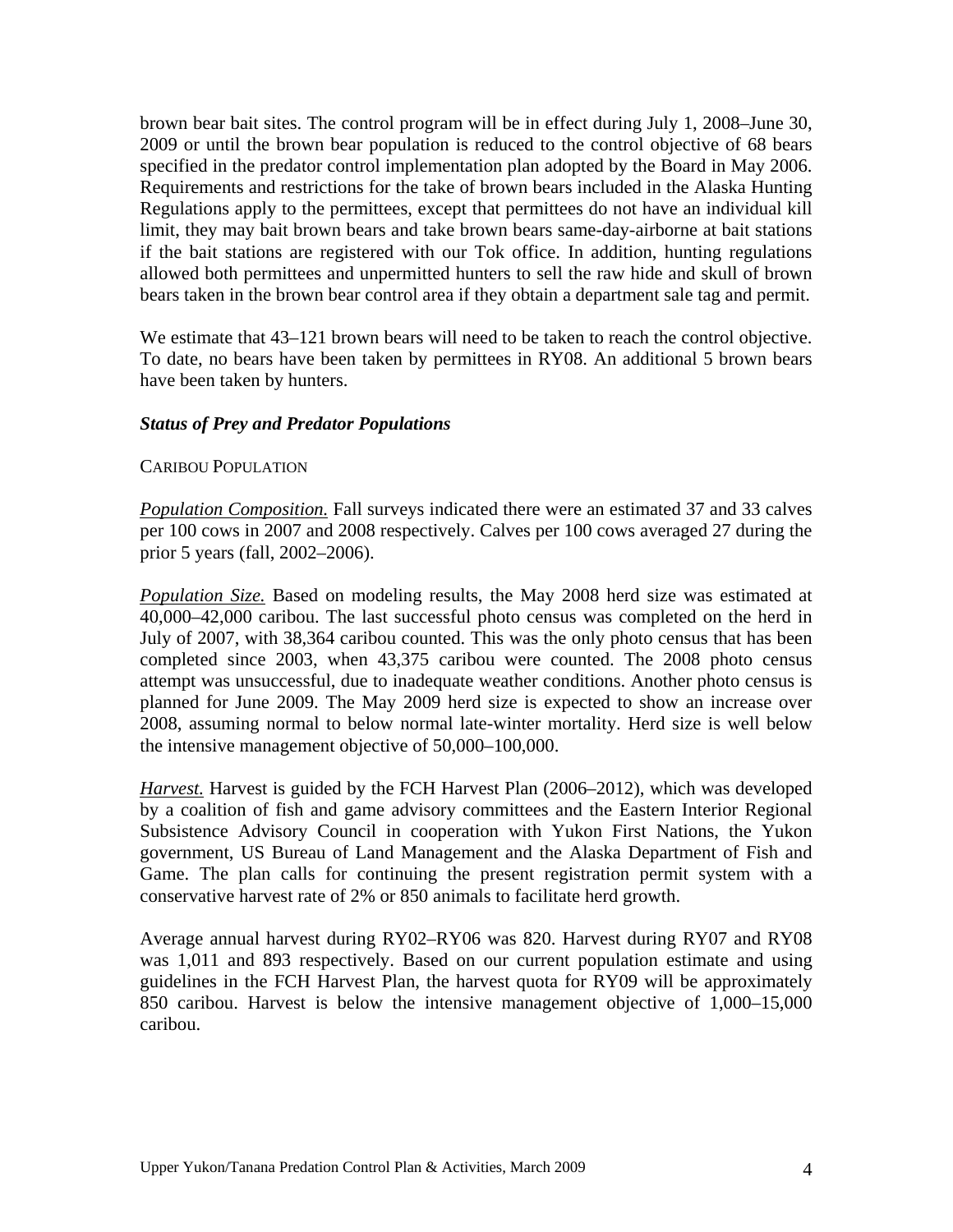## MOOSE POPULATION

*Population Composition.* Since the beginning of the control program in January of 2005, we conducted surveys in a  $4,630\text{mi}^2$  area of southern Unit 20E during each fall (2005 – 2008). In this area, the estimated calves per 100 cows were 23, 31, 26 and 30 and yearling bulls per 100 cows 11, 6, 11 and 16 during each of these years respectively. During fall 2000–2004, calves and yearling bulls per 100 cows averaged 18 and 9, respectively. Additional surveys are planned during fall 2009. Current data suggests the proportion of young moose may be increasing in a portion of southern Unit 20E where the wolf population was reduced by  $\geq 70\%$  of the precontrol fall population level during 2005–2008.

*Population Size.* We estimated the moose population size in Unit 12 north of the Alaska Highway and Unit 20E at 2,600–4,300 in 2004, 3,400–5,100 in 2005, 4,000–5,900 in 2006, 4,000–6,100 in 2007 and 3,900–5,500 in 2008. These estimates were based on extrapolations from fall surveys conducted in a  $4,630$  mi<sup>2</sup> area of southern Unit 20E during 2004–2008 and surveys conducted within a 1,200 mi<sup>2</sup> area of the Yukon Charley Rivers Preserve in northern Unit 20E in 2003 and 2006. Additional surveys are planned for fall 2009. The current population is well below the intensive management objective of 8,744–11,116 and is likely stable in the overall area. However, current data suggests the population may be increasing within a portion of southern Unit 20E where the wolf population has been reduced by  $\geq 70\%$  of the precontrol fall population level during 2005–2008.

*Harvest.* Average harvest of moose in Unit 12 north of the Alaska Highway and in Unit 20E during RY02–RY06 was 142. Harvest during RY07 and RY08 was 149 and 200 respectively. Based on current 2008 estimates of recruitment and a 4% harvest rate of bulls only, the harvestable surplus was 156-220, well below the intensive management harvest objective of 547–1,084.

## WOLF POPULATION

*Population Size.* We estimated the pre-control population in the current wolf control area during fall 2004 was 350–410 in 50–70 packs or approximately  $18-2$  wolves/1000 mi<sup>2</sup>. This estimate was based on department wolf surveys, wolf research in interior Alaska and Yukon, anecdotal observations, trapper and hunter interviews, and sealing records.

During RY04, wolves were reduced due to predation control activities and hunter and trapper harvest. We estimated the fall 2005 population in the current wolf control area was 300–375 wolves in 50–70 packs (approximately 16–19 wolves/1,000 mi<sup>2</sup>). This estimate was based on information from wolf research in Interior Alaska and Yukon, wolf control permittee reports, our observations, and sealing records.

During RY05, RY06 and RY07, additional wolves were taken by wolf control permittees, hunters and trappers. Using our PredPrey model, we estimated the fall 2006, 2007 and 2008 wolf population in the current wolf control area at 300–425, 366-398 and 393-431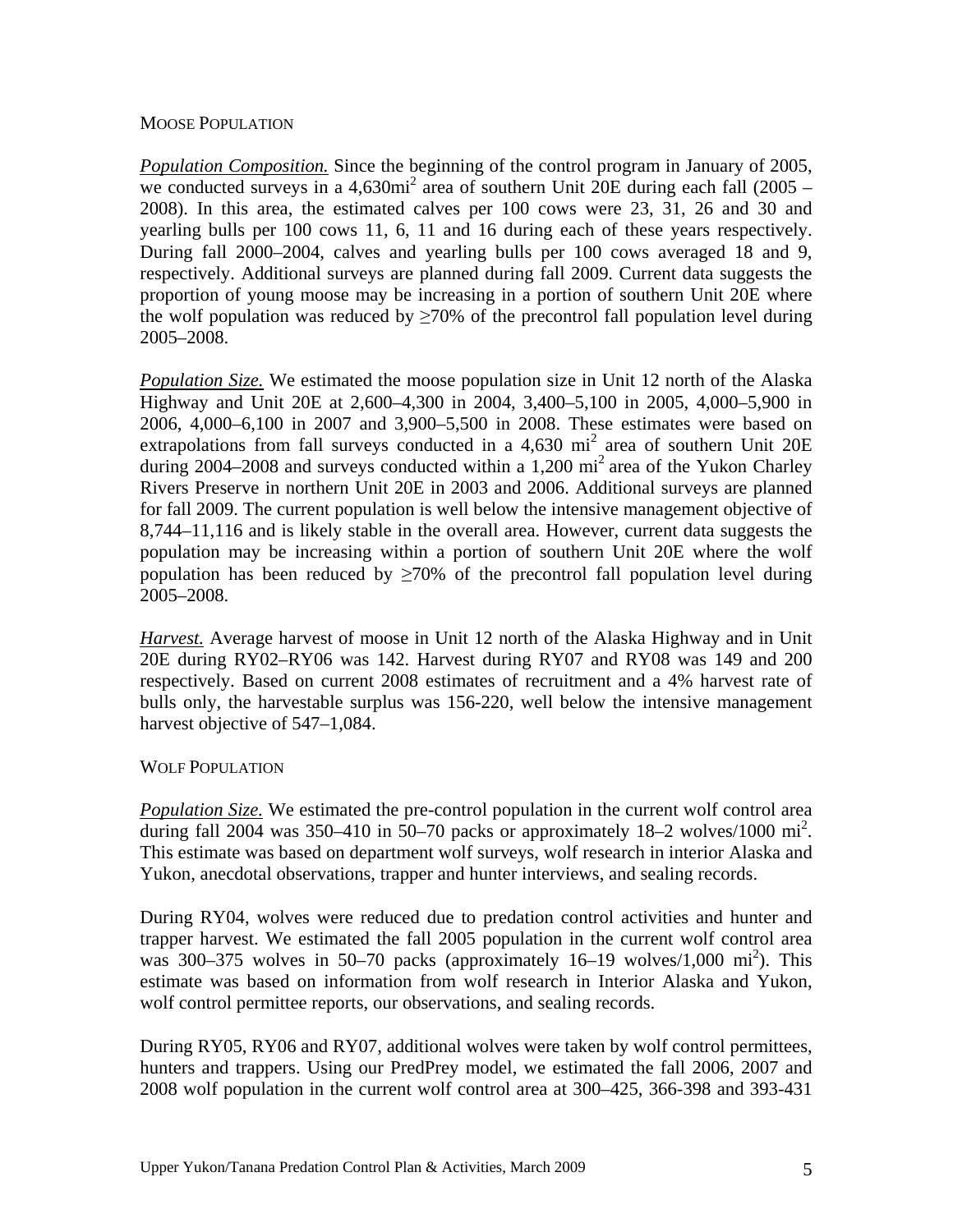wolves respectively. The model uses the relationship between spring wolf, moose and caribou population size to predict a likely growth rate for the wolf population to fall. Mathematical equations which define model functions were taken from published predator-prey studies conducted across North America.

*Harvest.* Hunting and trapping harvest of wolves in the current control area during RY 01–RY07 averaged 66 annually (Table 1). An additional 58, 17, 23 and 27 wolves were taken in the wolf control program during RY04–RY07, respectively.

## BROWN BEAR POPULATION

*Population Size.* In June 2004 we estimated the pre-control brown bear population within the current brown bear control area was 170 bears. The estimate was based on extrapolation of a density estimate obtained in central Unit 20E during 1986 and on intensive research studies conducted in similar habitats with similar bear food resources during 1981–1998 in Unit 20A, 100 miles to the west.

During May 20–July 18, 2006, we conducted a DNA-based mark-recapture estimate of brown bear numbers in a 2005 mi<sup>2</sup> portion of the current bear control area. The survey area core population estimate was 48 bears  $(20.8/1000 \text{ km}^2)$ . The core population is the average number of brown bears within the survey area. Extrapolation of these data resulted in an estimate of 150 bears (111–189) in the entire control area in summers of 2006-2008. This is higher than the 114–143 bears reported to the board in March 2007 and is the result of a more thorough understanding of the differences in bear distribution within the survey area.

*Harvest.* Hunting harvest of brown bears in the current control area during RY01–RY07 averaged 7 annually (Table 2). An additional 2, 3, 1 and 6 bears were taken in the bear control program during RY04–RY07, respectively.

## *Recommendations to Achieve Plan Objectives*

We recommend reauthorizing the wolf control portion of the program for an additional 5 years beginning on July 1, 2009 and eliminating the bear control portion of the program.

Wolf reduction objectives have not been achieved for a variety of reasons, including lack of snow cover for tracking wolves and landing aircraft, dense tree cover in parts of the control area, and the high price of aircraft fuel. However, progress is being made, and the program should be continued to allow operations during more favorable snow conditions. In addition, department conducted control is recommended to help achieve wolf reduction objectives in areas where permittee efforts alone are unlikely to result in objectives being met.

Brown bear reduction objectives have also not been achieved. Control methods currently authorized have not been effective and more extreme methods such as snaring, same-dayairborne, or sale of tanned hides are not supported by the department in this area.